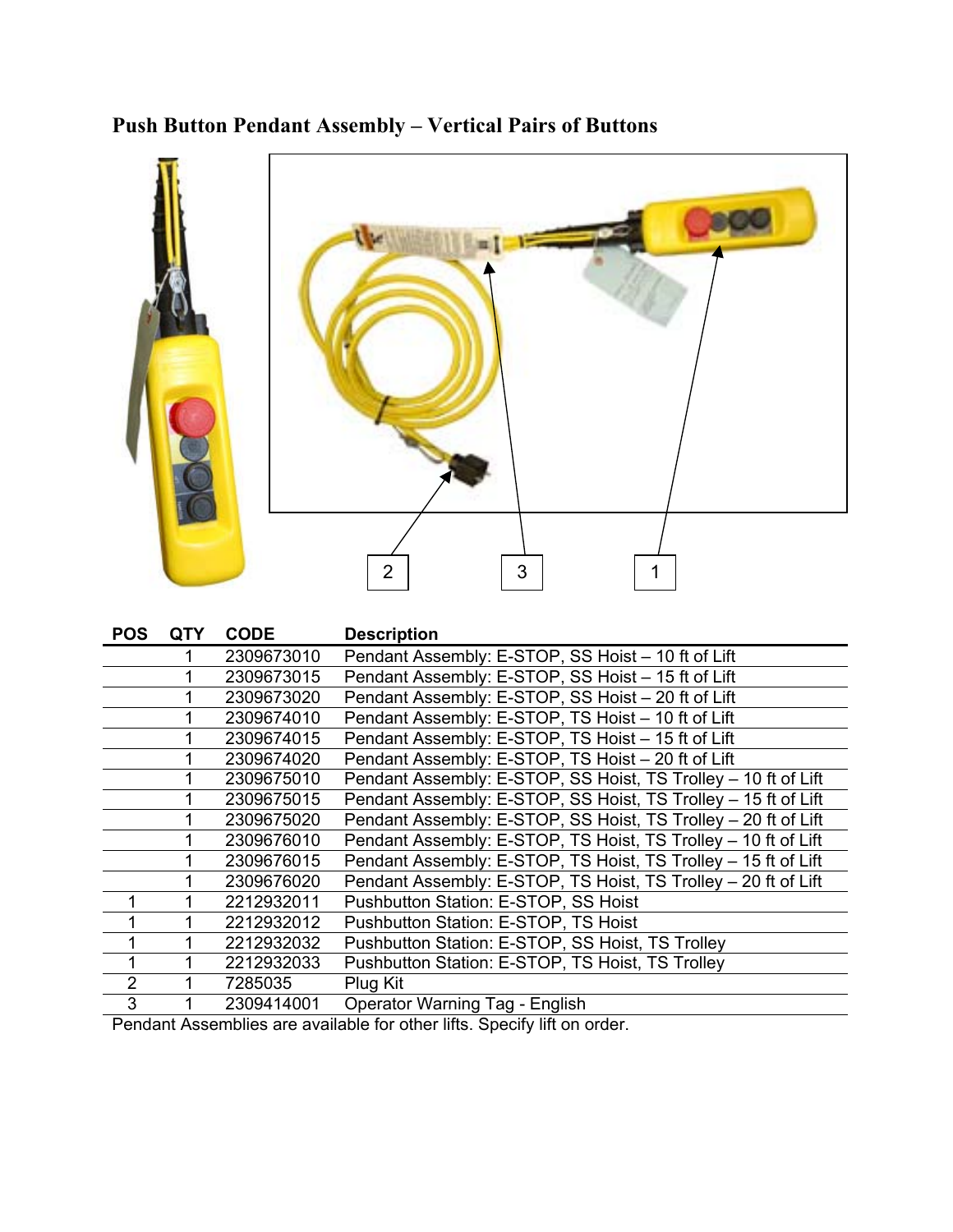**Pistol Grip Push Button Pendant Assembly – Horizontal Pair of Buttons** 



|                | 2309665010 | Pendant Assembly: E-STOP, TS Hoist - 10 ft of Lift |
|----------------|------------|----------------------------------------------------|
|                | 2309665015 | Pendant Assembly: E-STOP, TS Hoist - 15 ft of Lift |
|                | 2309665020 | Pendant Assembly: E-STOP, TS Hoist - 20 ft of Lift |
|                | 52301832   | Pistol Grip Pushbutton Station: E-STOP, TS Hoist   |
| $\overline{2}$ | 7285035    | Plug Kit                                           |
| 3              | 2309414001 | <b>Operator Warning Tag - English</b>              |

Pendant Assembly is available for other lifts. Specify lift on order.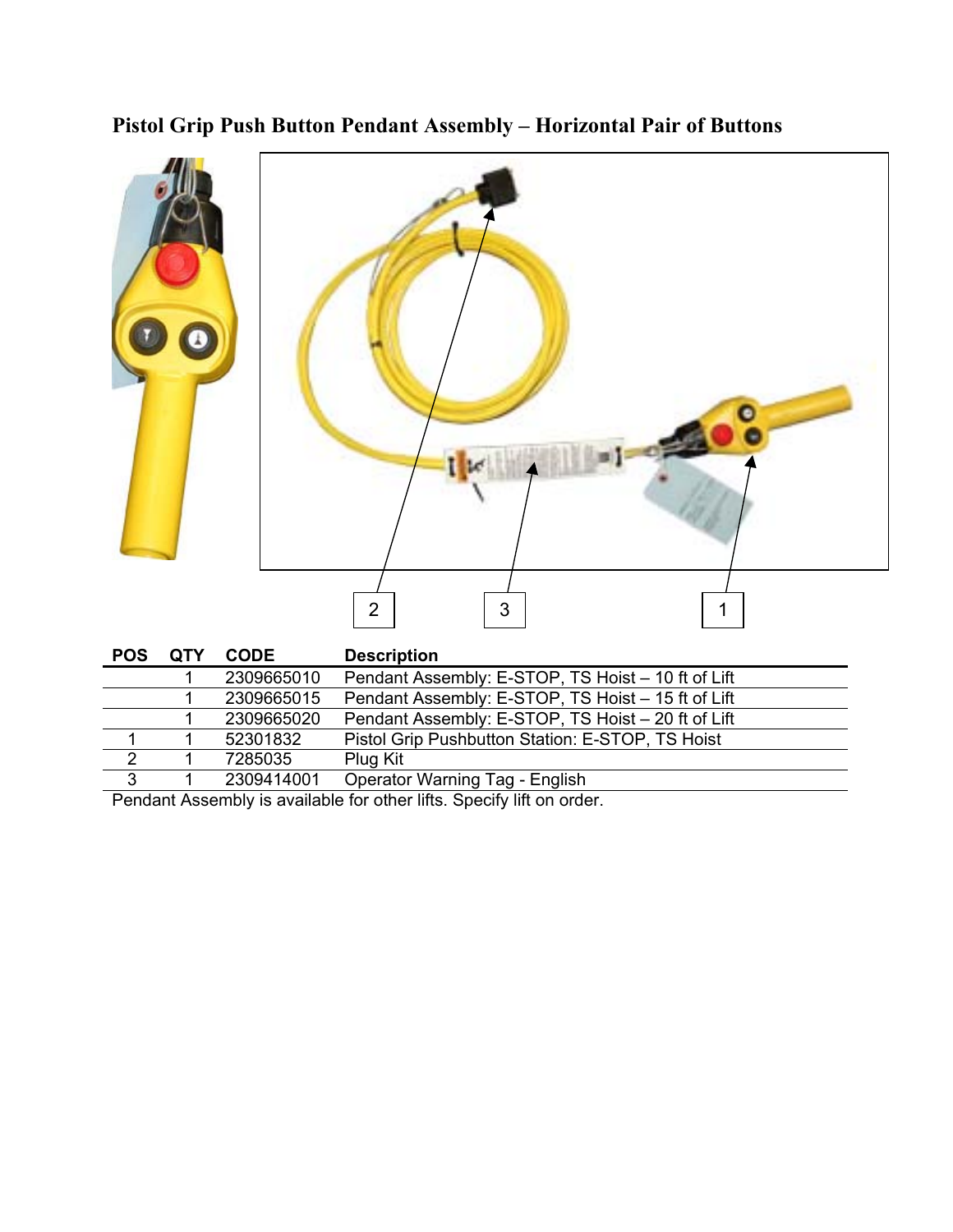## **Push Button Pendant Assembly – Horizontal Pairs of Buttons**



| <b>POS</b> | <b>OTY</b> | <b>CODE</b> | <b>Description</b>                                             |
|------------|------------|-------------|----------------------------------------------------------------|
|            |            | 2309667010  | Pendant Assembly: E-STOP, TS Hoist, TS Trolley - 10 ft of Lift |
|            |            | 2309667015  | Pendant Assembly: E-STOP, TS Hoist, TS Trolley - 15 ft of Lift |
|            |            | 2309667020  | Pendant Assembly: E-STOP, TS Hoist, TS Trolley - 20 ft of Lift |
|            |            | 2213466004  | Pushbutton Station: E-STOP, TS Hoist, TS Trolley               |
| 2          |            | 7285035     | Plug Kit                                                       |
| 3          |            | 2309414001  | <b>Operator Warning Tag - English</b>                          |

Pendant Assembly is available for other lifts. Specify lift on order.